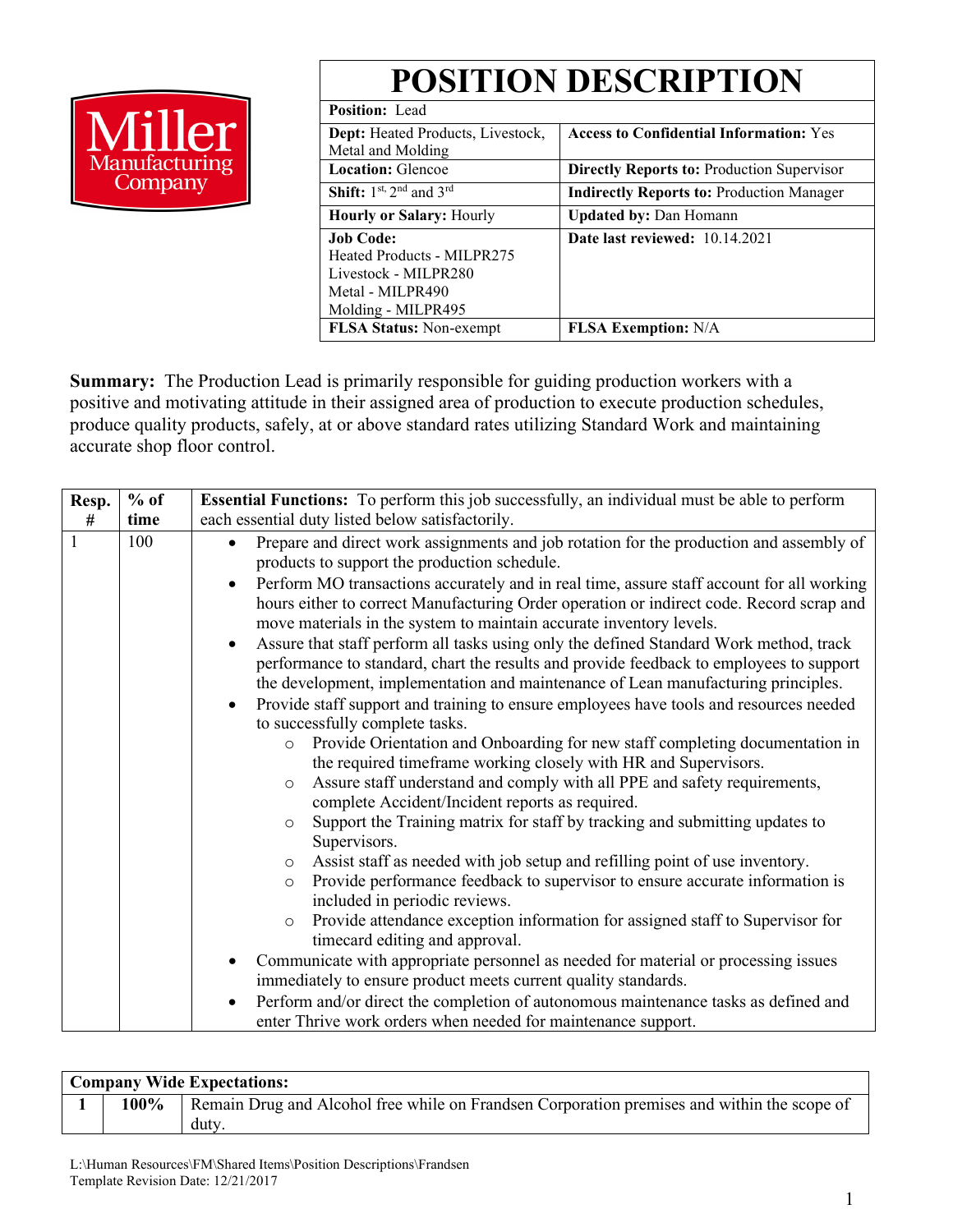|  | Understand and comply with all Frandsen Corporation policies and procedures.               |
|--|--------------------------------------------------------------------------------------------|
|  | Support the Mission, Goal and Core Values                                                  |
|  | Observe safety and security policies and procedures and use equipment and materials        |
|  | accordingly.                                                                               |
|  | Duties may be added, deleted or modified at any time, at the discretion of management, via |
|  | written, verbal, formal, or informal means.                                                |

**Competency Expectations of All Employees:** The following are basic skills expected of all employees to be able to perform a job within the company at a satisfactory level.

|              | <b>Problem solving—identifies and resolves problems in a timely manner, gathers and analyzes information</b>  |
|--------------|---------------------------------------------------------------------------------------------------------------|
|              | skillfully and maintains necessary communication                                                              |
| $\mathbf{2}$ | Interpersonal skills—maintain open communication with fellow employees, supervision, and                      |
|              | management, remains open to others' ideas and exhibits willingness to try new things                          |
| 3            | Planning/organizing—prioritize and plans work activities and uses time efficiently                            |
| 4            | Quality control—demonstrates accuracy and thoroughness and monitors own work to ensure quality                |
| 5            | Adaptability—adapts to changes in the work environment, manages competing demands and is able to deal         |
|              | with frequent change, delays or unexpected events                                                             |
| 6            | <b>Dependability—consistently at work and on time, follows instructions, responds to management direction</b> |
|              | and solicits feedback to improve performance                                                                  |
| 7            | Professionalism—maintains professional appearance and attitude at all times                                   |
| 8            | <b>Confidentiality</b> – holds confidential information received from the company in strict confidence and    |
|              | exercises a reasonable degree of care to prevent disclosure to others.                                        |

**Knowledge, Skills and Abilities (KSA's):** The requirements listed below are representative of the knowledge, skill and/or ability required to successfully perform the essential functions of the job.

### **Knowledge, Education, Experience and/or Certifications:**

- Requires a high school diploma or general education degree (GED), one to three years of related experience and/or training, or the equivalent combination of education and experience.
- Requires Forklift certification (training and certification will be provided).
- On-the-job training may be required.

**Skills & Abilities:**

- Communicate effectively with co-workers and management.
- Ability to read and interpret documents such as Picture Packet, procedure manual and safety rules.
- Fill out general communication paperwork in written form legibly so as to be understood.
- Must be able to verbally pass on information to the next operator.
- Read instruments such as gauges and indicators on equipment (on the job training may be required).
- Apply common sense understanding to carry out detailed, but non-engaging, written and oral instructions.
- Define problems, collect data, establish facts and draw valid conclusions.
- Apply good judgment in recognizing scope of authority.
- A qualified candidate must possess the ability to add, subtract, multiply, and divide in all units of measure, using whole numbers, fractions, and decimals.
- Apply abstract concepts such as fractions, percentages, ratios, and proportions to practical situations.
- Use of depth perception, close vision, and color vision are all continuously required.